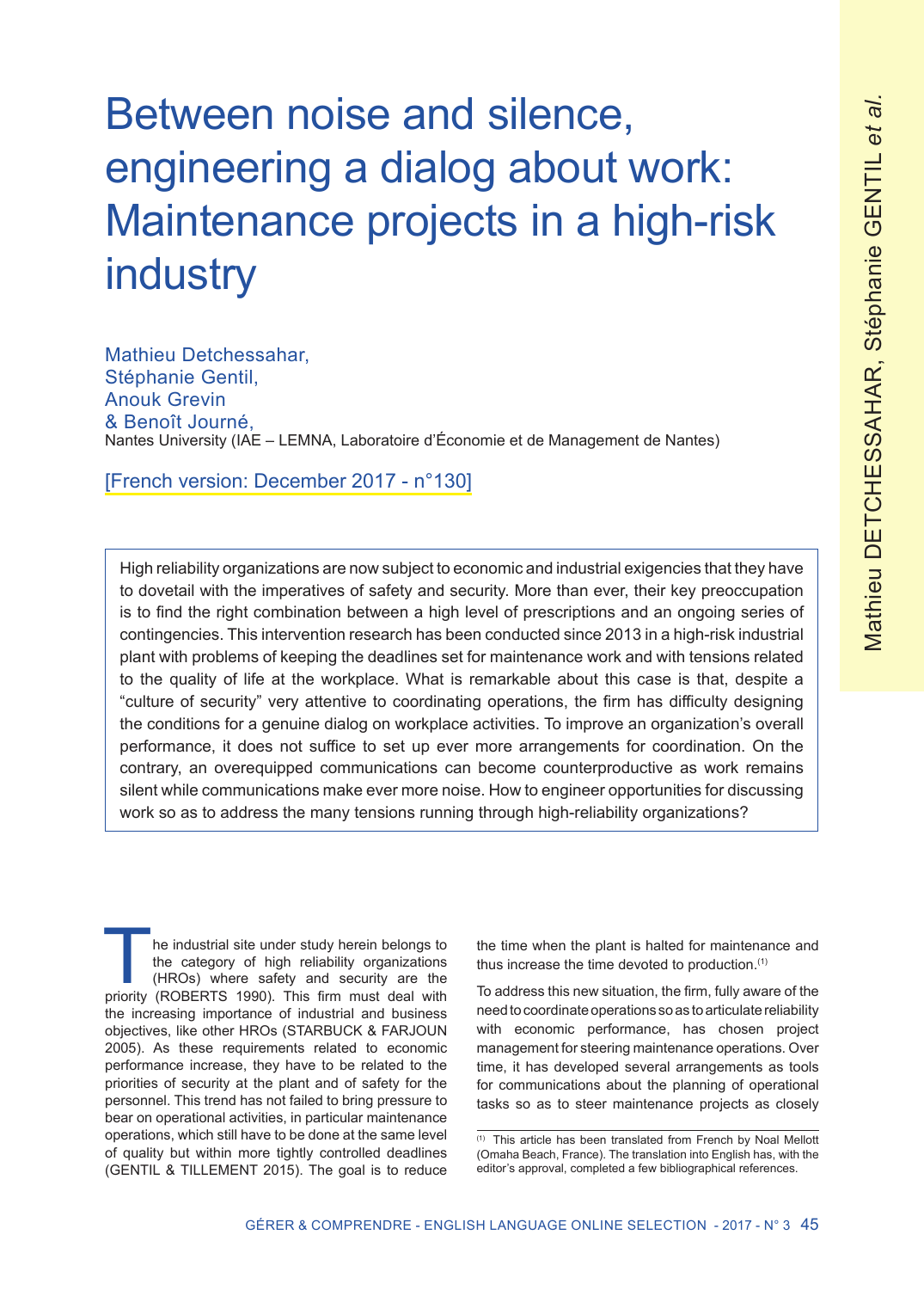as possible to what is actually happening in the field. These arrangements have multiplied the "spaces" of everyday communications between the project's staff and persons from the occupational groups involved in maintenance work. However they have not had the hoped-for effects: the problems related to the plant's performance have persisted (the duration of downtime being longer than planned); and tensions have arisen in recent years related to the quality of worklife.

In this context, the Direction of Human Resources, very quickly backed by the Direction of Industrial Operations, requested an intervention by our research team in 2013. Our study diagnosed the current situation and monitored the changes related to redesigning "spaces of communications" for the purpose of turning them into places for discussing work (DETCHESSAHAR 2013), where a maintenance project's global performance could be "constructed". The intent was to break free from the paradoxical situation induced by the communications arrangements deployed by the firm. There was still much "silence" about work, a topic that did not come up in the spaces opened as part of the firm's project management. Furthermore, communications were increasingly producing noise: the various meetings of coordination delivered an overabundance of information that the parties concerned deemed unreliable or even contradictory. Ultimately, the issue was to design, or engineer, spaces for a dialog on work (DETCHESSAHAR 2013, DETCHESSAHAR *et al*. 2015, ROCHA 2014, ROCHA *et al*. 2015, BONNEFOND 2016, MERCERON 2016, CLOT & GOLLAC 2014).

After reviewing the issues related to the articulation between "planned-for" and "coping" activities in high-risk organizations, we shall show how "spaces of discussion" on work can, under condition that they have been correctly engineered, become places for settling the concrete problems related to these two sorts of activities. After presenting our major empirical findings, we shall then, in conclusion, examine the difficulties of conducting meetings and designing places for discussing work.

### Literature review

The firm under study herein is an HRO. What characterizes such organizations is the importance they assign to safety and security in order to be spared major accidents (ROBERTS 1990). HROs are subject to powerful, contradictory tensions (WILDAVSKY 1988) that make them dual (BOURRIER 1999) and paradoxical (JOURNÉ 1999 & 2003, DEKKER 2003) organizations. Their performance stems directly from their active management of these contradictions (JOURNÉ 2009). In the main, a very high level of planning and formal prescriptions has to be related to an ongoing stream of unforeseen events that require that the organization and work groups be capable of adjusting and improvising on the spot. The crux of the problem is to articulate two strategies based on opposite conceptions of the organization (JOURNÉ 2009): on the one side, a mechanistic vision for anticipating a "*regulated* 

*security*"; and on the other, an organic vision turned toward the system's resilience and "*managed security*" (DANIELLOU *et al*. 2010). "*Regulated security*" refers to an organization's capacity for anticipating events as best possible so as to avoid foreseeable breakdowns, whereas "*managed security*" refers to its capacity for coping with unforeseen events and contingencies. To avoid confusion for English-speakers, we shall refer respectively to "planned-for" and ""coping" activities.

The (sensitive) question of properly articulating planned-for and coping activities is becoming more complicated because of the awesomely rising standards of performance — industrial, economic and financial — assigned to high-risk organizations (STARBUCK & FARJOUN 2005). This new situation has led to adopting project management with its philosophy of reconciling the sometimes contradictory objectives related to quality, costs and deadlines. In some cases (as Starbuck and Farjoun have shown at NASA), projects, based on "*the mantra of better, faster, cheaper*", seek outright to do more with fewer resources. This entails doing away with all the slacks that allow for the reflexivity, adaptation and learning that underlie the coping necessary for "managed security". These authors have seen this as the direct cause of the space shuttle accidents, Challenger (1996) and Columbia (2001), and, in general, as a threat to HROs.

At the juncture of what is planned-for and what is coped-with, of foreseen prescriptions and the real events to be handled as they happen, several studies have drawn attention to the work of organizing and coordinating to manage contingencies (TERSSAC & LALANDE 2002, STRAUSS 1992). Working thus means improvising solutions, inventing new ways of doing, of settling problems. These "settlements" are based on a communicational dynamics (GROSJEAN & LACOSTE 1999) in the form of "dialogs" or "discussions" where the concerned parties talk about the tensions and contradictions encountered and where they define together the ways to resolve them. Several studies in the managerial sciences have inquired into the way an organization can deploy communications so as to articulate planned-for and coping activities (DETCHESSAHAR 2003, GENTIL 2012).

These dialogs and discussions are not at all spontaneous or natural. With the help of managerial tools (lean manufacturing) that promote operational excellence and the autonomy of wage-earners (UGHETTO 2012), actual work activities have ended up becoming "*invisible*" to the organization and its management (GOMEZ 2013). Studies have described the risks inherent in organizations where "*silence*" surrounds these activities (MORISSON & MILIKEN 2000, ROCHA *et al*. 2015) or where there is an overabundance of contradictory messages, which have the effect of "*cacophony*" (RIVIERE 2006). In the latter case, the personnel, though very involved in their work, are placed in the situation of being unable to correctly manage the requirements imposed on their activities. Furthermore, they have a hard time knowing what is expected of them. This affects the quality of worklife (CLOT 2010, ASQUIN *et al*. 2007).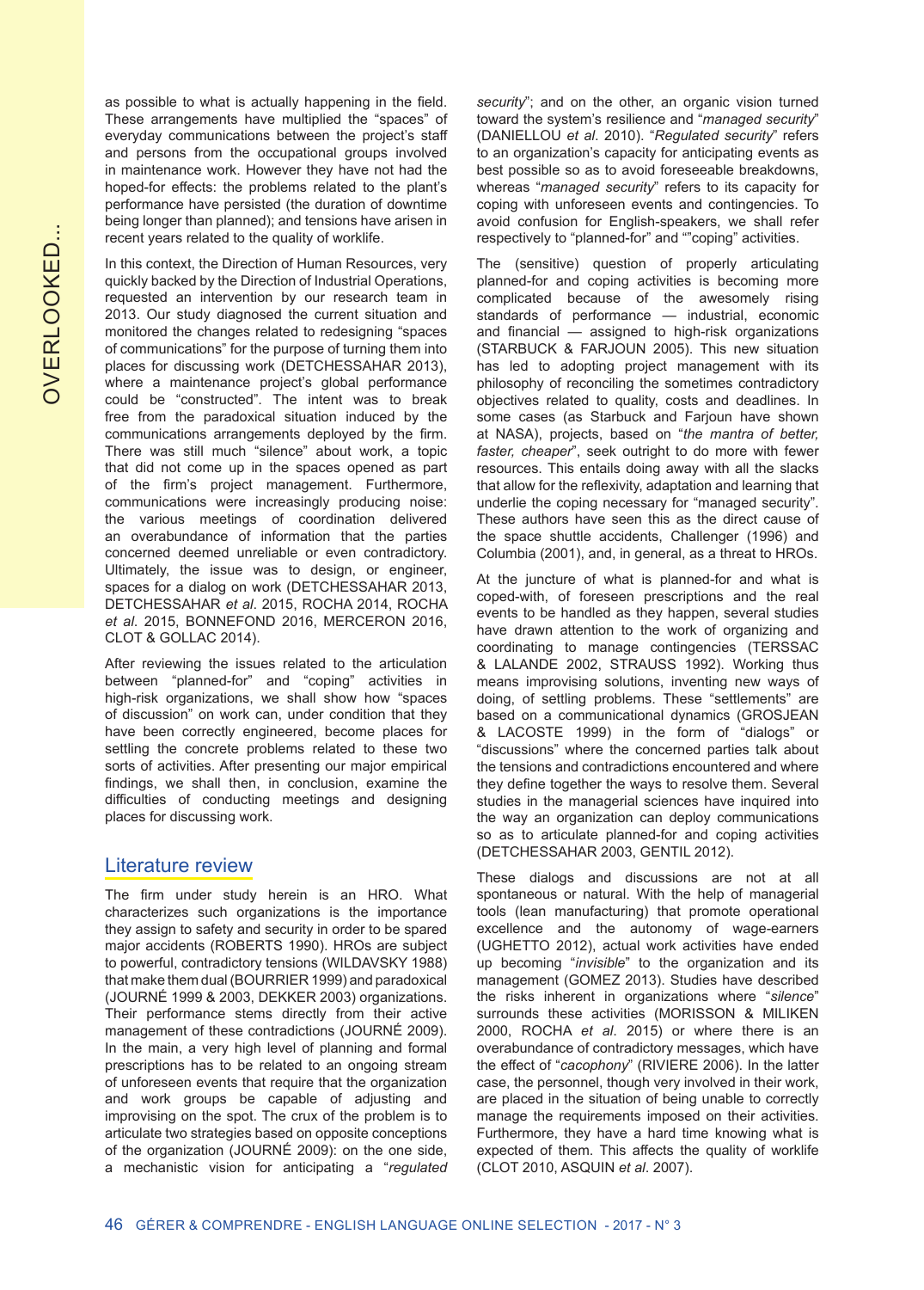Despite the increasing requirements related to production and business, what characterizes the firm we have studied is its close attention to operational activities. This is typical of HROs: given their corporate culture with its priorities of security and safety, such companies are extremely attentive to concrete operations in the field (WEICK & SUTCLIFFE 2007). Well aware of the current state of tension at the workplace, this firm has tried to work out arrangements for coordinating operations so as to boost global performance. But owing to problems related to industrial performance and the quality of worklife, the firm, we must admit, has encountered difficulties in organizing discussions or dialogs about work-related activities.

It thus turned out to be necessary to give thought to the organizational and managerial conditions for a genuine discussion of work-related activities and to the arrangements made for them — what we have called "spaces of discussion" (DETCHESSAHAR 2003, DETCHESSAHAR & JOURNÉ 2011, ROCHA *et al*. 2015), a reflexive setup for making "*all the arrangements, compromises and 'tinkered' solutions implied by the incompleteness of prescriptions and the irreducibly erratic nature of concrete activities*" (DETCHESSAHAR 2013). In an HRO, this discussion space is the place where concrete problems are solved, where planned-for and the coping activities are related to the priorities of security and safety. Whether or not discussion spaces accomplish this articulation (similar to a "*work of organization*" TERSSAC & LALANDE 2002) depends on how they have been designed and how they are conducted. Not every meeting is a discussion space. Engineering is needed to clearly set parameters: attendees, the frequency, forms of managerial leadership and connections with the rest of the firm (DETCHESSAHAR 2013). This article addresses this sensitive question of engineering spaces for discussing work-related activities in an HRO.

# **Methodology**

#### The case under study

The subject of this research is an industrial firm, an HRO with several production units. This firm employs nearly 1400 wage-earners and works with approximately 450 subcontractors for everyday operations at its plants. Each year, when the factory has to halt one or more production units for maintenance, the number of subcontractors doubles. Maintenance work is organized on the site in the form of projects called "maintenance breaks", which involve a slue of services and functions.

Each maintenance break is headed by a project team with a project leader and the heads of subprojects, who pilot maintenance activities involving several occupational categories. Depending on the sort of operation to be conducted, maintenance projects involve various trades and crafts (electricity, plumbing, logistics, etc.) coordinated by the service overseeing installations. Various functions exist in these occupationally based work groups: the head (*chargé d'affaires*) of each work group organizes maintenance operations (risk analysis, procedures, etc.) and coordinates interventions. During the maintenance break, these work group heads are assigned a team of persons in charge of surveillance, whose role is to control the work done during interventions so as to forestall problems stemming from the poor quality of maintenance. In effect, personnel from outside the firm under their worksite foreman perform most maintenance interventions.

#### Phases of research

Concerned about the questions related to the quality of worklife that have arisen out of the current organization of maintenance breaks, the company's Direction of Human Resources, along with the Direction of Industry, requested this study. Since these breaks are frequently prolonged, the pace of work has become too intense, unbearable in the long run. The plant under study proposed itself for a pilot study that would find "*simple responses relatively easy to test*" (in the words of the plant's director) and propose a methodology for replicating the study at other locations. This researchintervention by four researchers, still under way, has three phases.

During the first phase from July 2013 till February 2014, data were collected, mainly via interviews and observations. During the latter, the intent was to observe the organizational dynamics, in particular, how the project and work teams managed contingencies and disturbances as a function of organizational constraints. This called for various methods of observation (JOURNÉ 2005):

 $\bullet$  the observation of the places likely to be discussion spaces, *e.g.*, the offices of the project's steering committee (a vast open space), the control room, or the office where subcontractors come for clearances to access the site;

 $\bullet$  the observation of the meetings (of twelve types), daily or weekly, foreseen by the "project schedule"; and  $\bullet$  the monitoring of twelve persons in different positions (members of the project team or of the occupationally based work groups). In addition, 33 interviews were conducted with individuals from all categories, including outside contractors.

Our initial diagnosis was then presented and discussed during four feedback sessions at the plant with: the project team, the executive committee, the study's steering committee (formed by the work group and project heads) and an operational work group. We intended to work with them on an action plan in response to the various points raised in the diagnosis.

The second phase consisted of work sessions with the study's steering committee and the operational work group on the following topics: circulating information and managing the unforeseen. We analyzed the existing discussion spaces (whether or not they were useful for managing unforeseen events and finding solutions) and identified the actual channels through which information circulates (up- and downstream from these spaces).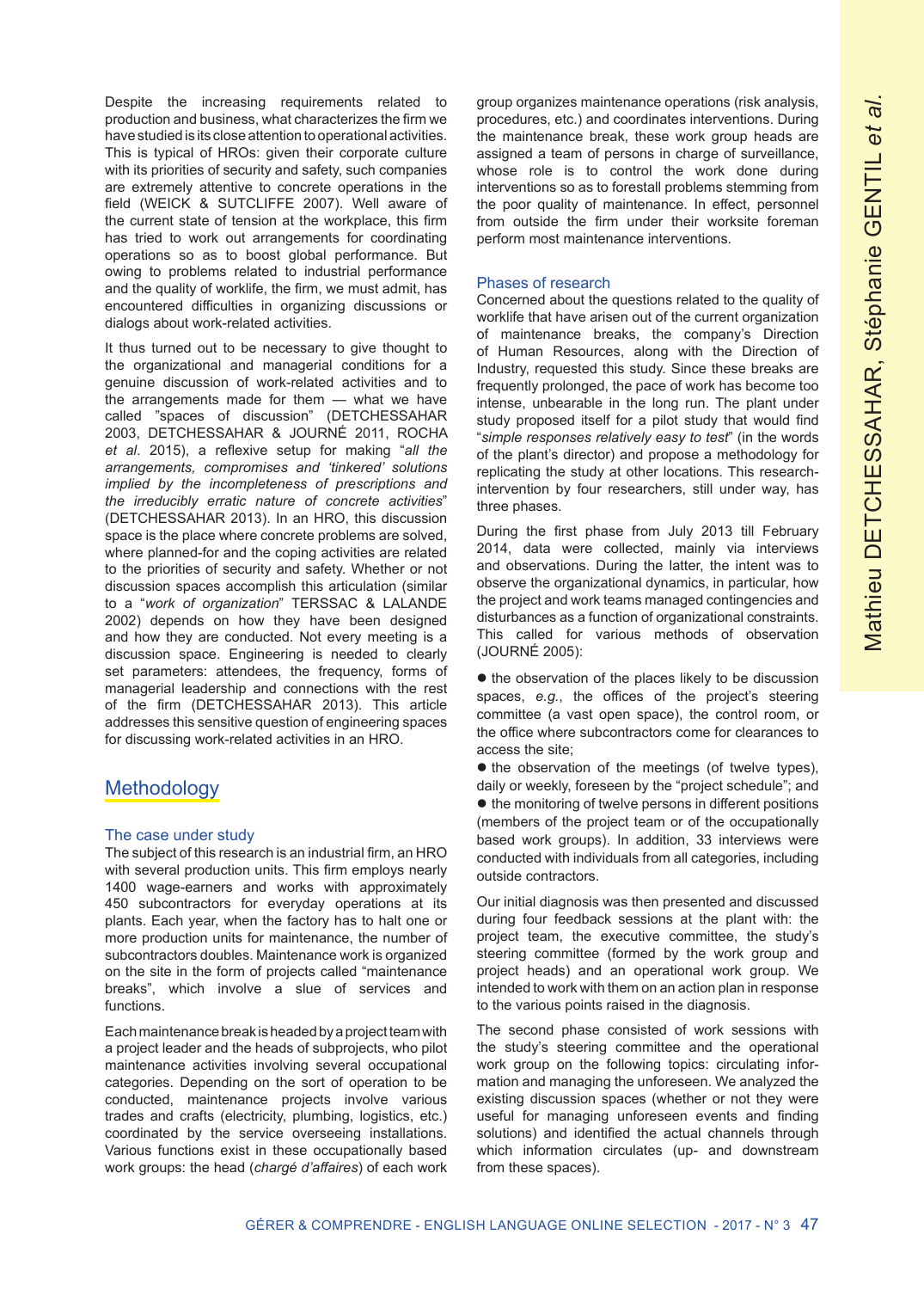OVERLOOKED... OVERLOOKED...

During the third phase (still under way) of our intervention, researchers have taken a back seat but still have close contacts with persons at the plant in order to monitor the adoption of the proposals formulated during the second phase and the outcome of implementing them. In parallel, following a feedback session at the firm's headquarters, our study's findings are being shared with personnel from the firm's R&D service for the purpose of formulating proposals for the firm's other plants.

Herein, we have dwelled on the diagnosis while leaving aside the phase of intervention.

## The diagnosis

The plant under study considers the circulation of information and, in general, control over communications to be a key to the success of maintenance break projects. Having spent much effort on this question, the firm has set up several arrangements for coordination for making it easier to articulate planning and the management of unforeseeable events. These efforts have not had the hoped-for effects however: the persons involved in such projects still seem to have difficulty obtaining accurate information on the progress of maintenance operations, which are a "black box".

Let us now describe the coordination arrangements made to facilitate communications between the project team and work groups of operatives. We shall show how these arrangements have produced silence about the activities under way but while generating what amounts to noise from the firm's viewpoint and leading to mechanisms of compensation for handling this situation.

#### Articulating planned-for and coping activities

Each maintenance break project is prepared months ahead, since the plant will be halted during the break. During the preparatory phase, the maintenance operations are planned and organized that will be performed during the break: participants, tools, spare parts, authorizations, etc. Risk assessments are made; and potential technical contingencies, foreseen in order to adapt the procedures for fending them off. This preparation is part of the maintenance project's planned-for security. Many persons at the plant felt that this phase is the key to performance. In the words of a project head, "*The essential element during a break? Preparation! Everything has to be foreseen.*"

During actual maintenance however, many contingencies crop up, demand additional interventions… and unsettle the plans made during the preparatory phase. According to a person in Human Resources at company headquarters, "*Between preparing the maintenance break and the first day, I saw people lose their composure. The very first minute, the agenda prepared over a six-month period*  fell through. The determination to have full control *and the energy spent… for that! Everything had to be reinvented and revamped in real time.*" This happens when, for example, a problem (something broke or would not run) arises during maintenance work or when someone discovers an anomaly in the installation. The unforeseen might also spring from demands from "*the national*" for interventions above and beyond what was initially prescribed.

Since contingencies are unforeseeable by definition, reactions to them have to be thought out in real time. The planned-for activities often have to be reorganized. In a system with many points of interdependence, managing contingencies means weighing the priorities of work groups against the project's objectives: the availability of installations, costs, quality of work life. This must be done while guaranteeing the safety and security of installations by, for example, postponing or canceling one maintenance operation for the sake of another deemed more urgent, mobilizing the operatives who are on call in order to be able to stick to the deadline (an action that runs up costs and can, if repeated, have an impact on the quality of worklife), etc.

A project's performance is thus based on the capacity of teams for managing contingencies and articulating them with the interventions planned during the preparatory phase. Several arrangements have been designed to articulate these two aspects at the plant. First of all, the professionalization of the project team (made up of the project leader and subproject heads). This team, which pilots the project, has an overall view of the plans and of critical activities involving various occupationallybased work groups. This professionalization was supposed to make it easier to weigh choices and coordinate interventions when reorganizing plannedfor activities. Secondly, no fewer than twenty meetings (daily or weekly) were scheduled to articulate plannedfor and coping activities, plans and contingencies, the planning and actual operations. The major meetings were supposed to improve coordination between the project team and work groups (Table 1). Besides these meetings, several other arrangements were to facilitate this articulation by circulating information up from maintenance activities to the project team. For one thing, the heads of work groups have to fill information in a monitor for tracking the progress of interventions. For another, a procedure of alert messaging — set up specifically for coping with contingencies — requires work groups to inform the project team of any lag of more than thirty minutes that affects plans.

#### Overequipped communications risk covering up the silence about work

The firm has set up a slue of arrangements that are supposed to boost communication at the workplace and help articulate the management of unforeseen events with the foreseen plans. We observed that the personnel, on the project team or in the occupationally based work groups, spent much time in meetings, on the telephone, filling in forms, etc. Nonetheless, everyone, regardless of his/her position, mentioned how hard it was to obtain "reliable" information about how maintenance operations at the plant are advancing. According to a project team member, "*In terms of the energy and time spent finding information, for me, we're not … [he grimaced]*". For the personnel, maintenance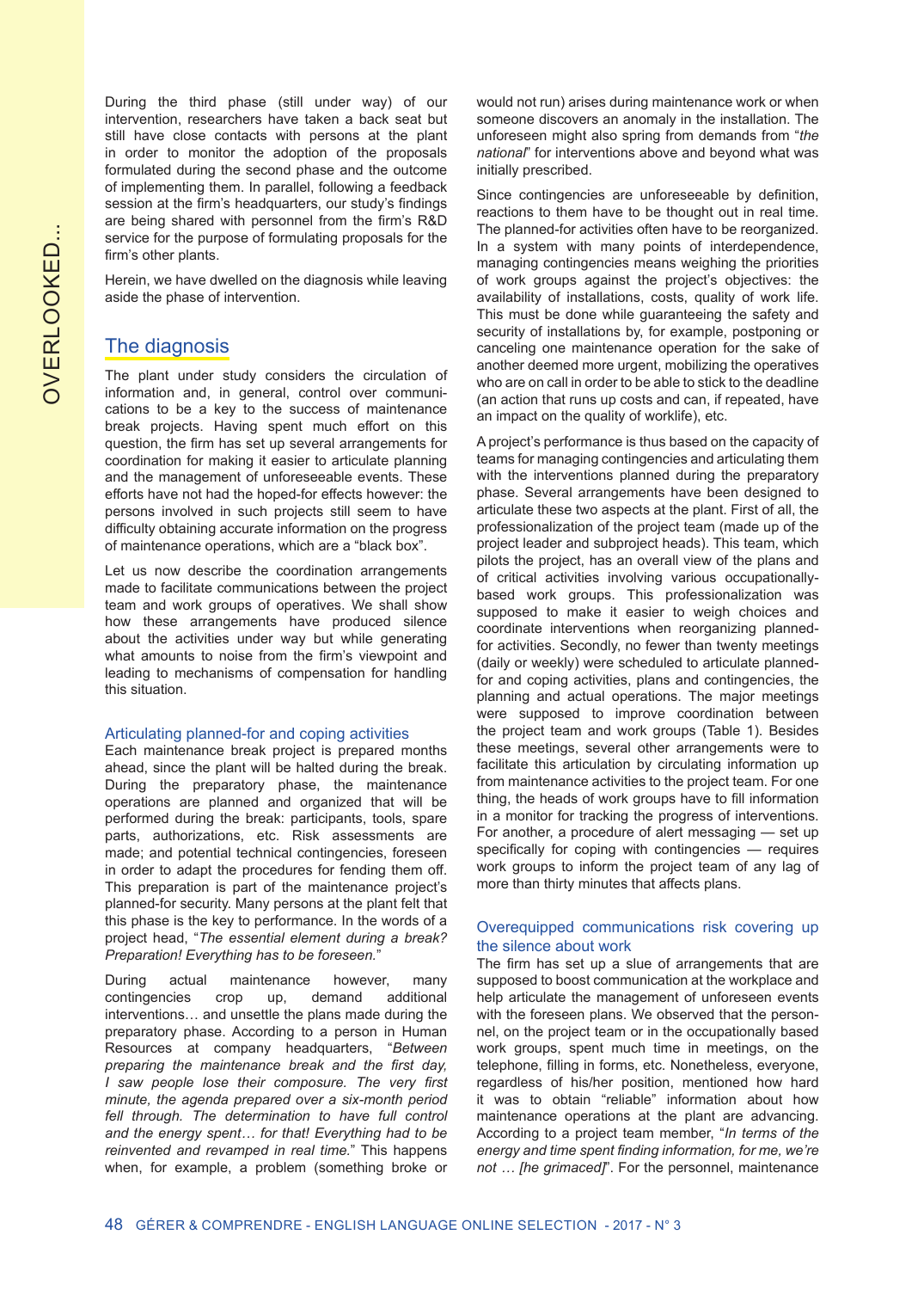| Table 1:                                      |             |                                                                                                                                 |                                                                                                                                                                                                                                                               |
|-----------------------------------------------|-------------|---------------------------------------------------------------------------------------------------------------------------------|---------------------------------------------------------------------------------------------------------------------------------------------------------------------------------------------------------------------------------------------------------------|
| The principal scheduled meetings              |             |                                                                                                                                 |                                                                                                                                                                                                                                                               |
| <b>Type of meeting</b>                        | At          | <b>Attended by</b>                                                                                                              | Objectives and conduct of the meeting                                                                                                                                                                                                                         |
| Audioconferences                              | 8:00 A.M.   | The director and project<br>leader,<br>along<br>with<br>directors<br>service<br>the<br>(occupationally<br>based<br>work groups) | IN THE MORNING: information on the priorities that<br>will then be transmitted during the meeting of the<br>project's steering team.                                                                                                                          |
|                                               | &           |                                                                                                                                 | IN THE EVENING: feedback on the day, readjustment<br>of priorities, risk assessment (short-, mid- and long-<br>term).                                                                                                                                         |
|                                               | $6:00$ P.M. |                                                                                                                                 |                                                                                                                                                                                                                                                               |
| Meeting:<br>"requests for interven-<br>tions" | 8:45A.M.    | Heads of subprojects<br>and of work groups, a<br>person from the installa-<br>tion's control center                             | Listing of all unforeseen events that happened the<br>previous day or during the night in order to organize<br>the necessary maintenance operations: distribution<br>of requests for interventions among the work<br>groups, the scheduling of interventions. |
| The project team's<br>steering meeting        | 9:00 A.M.   | The project team and<br>work group correspon-<br>(approximately<br>dents<br>twenty persons)                                     | - The project leader presents priorities for the day<br>(based on a critical path analysis), thus making the<br>planning visible to all participants.                                                                                                         |
|                                               |             |                                                                                                                                 | - The subproject heads explain the implications<br>of these priorities to the occupationally based work<br>groups.                                                                                                                                            |
|                                               |             |                                                                                                                                 | - The work group correspondents are then asked<br>about the critical points that, identified by the project<br>team, are related to the plans and priorities set for<br>the day.                                                                              |
| Meeting on planning                           | 16:45 P.M.  | The project team                                                                                                                | Information on whether plans have been realized<br>and determination of the tasks to be assigned prio-<br>rity for the next 24 hours. These tasks will then be<br>communicated to all services.                                                               |

operations are still a black box. How to explain this paradox: on the one hand, an "overequipment" for communications at the workplace and, on the other hand, the personnel's feeling that silence still cloaks operational activities?

#### **Coordination arrangements miss out concrete activities**

We also observed that few of the meetings and other arrangements for coordination at the workplace actually extended to operational activities. The project team's steering meeting illustrates this, as a work group correspondent said, "*What's said in the meeting is turned toward planning. We only talk about what is critical.*" As shown in Table 1, this meeting brings together the project team (including subproject heads) and "correspondents" from the occupationally based work groups. Attendees at these steering meetings are urged not to speak unless necessary and then to be compendious. A memo posted for all to see in the meeting room recalls the rules of communication: "*I will refrain from complaining about recurrent off-topics.*" For the sake of efficiency and reliability, communications are tightly formatted. The meeting starts with the project leader presenting the relevant indicators and then the priorities and critical operations for the day. The subproject heads then take the floor to explain the implications of these priorities. The work group correspondents finally have the turn to speak but only to directly answer questions on a given problem or priority. Therefore, "*the steering meeting is not a place for settling problems*" (a head of service). Problems are, as we shall see, handled during the *ad hoc* meetings that bring together the persons concerned in the field.

Overall, the organization and conduct of these meetings left the work group correspondents with bad feelings. These correspondents may take the floor only when "*questioned*" or "*required*" to do so by the project team. In such cases, they often do not have the answer to the precise question asked, since they do not have direct contacts with maintenance operations. The fact that persons from the field are not asked to these meetings hampers coordination, since no one is able to report on the actual state of maintenance operations and on the problems related to the priorities set for the day.

These meetings are not just places for pooling information; they also set in motion deeper social and symbolic processes involving recognition, confidence and group dynamics. Persons presumably closer to actual operations, such as work group heads, were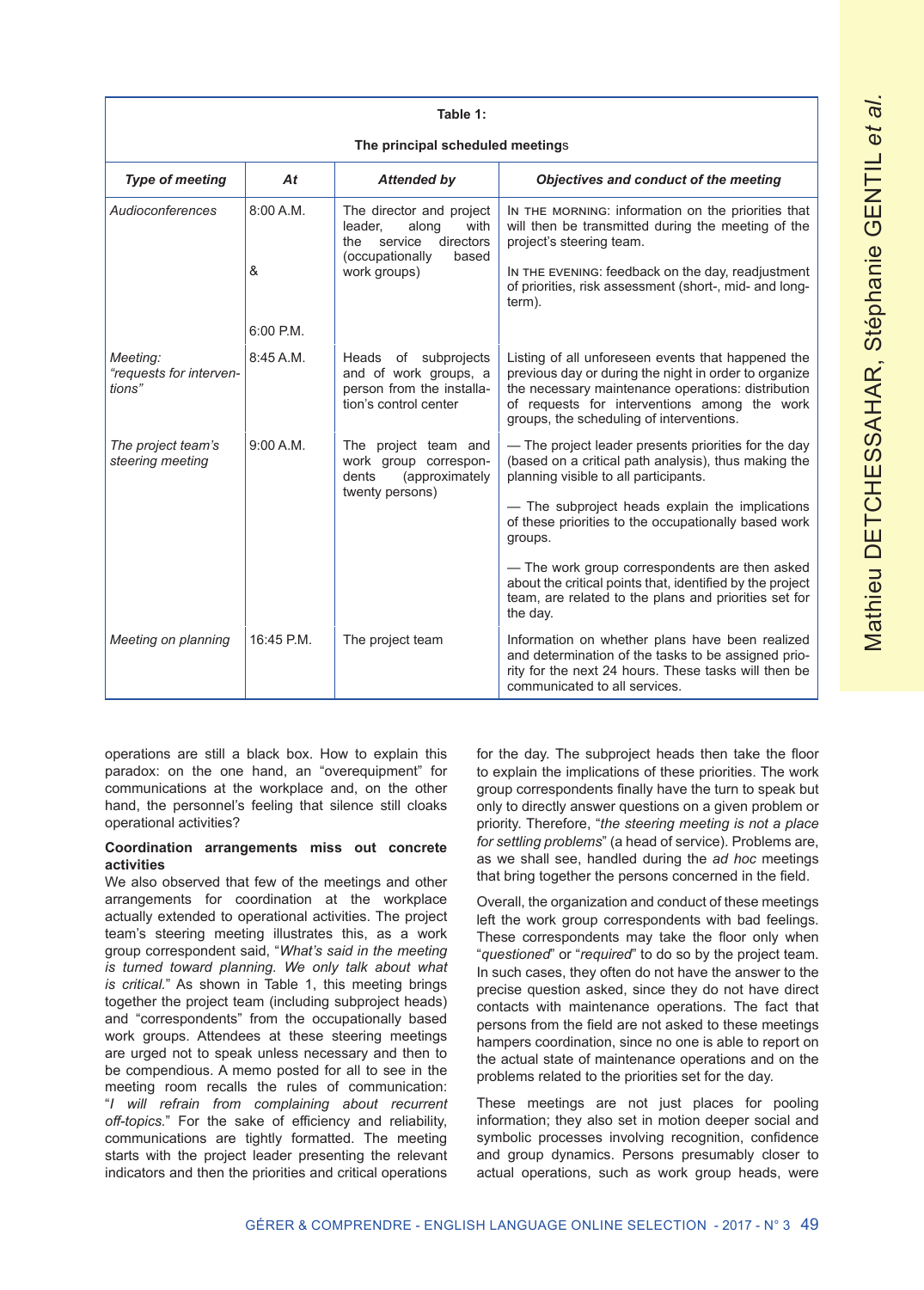upset about being excluded from these meetings: "*The work group heads feel excluded. In their shoes, I'd feel frustrated too […] Before, they used to go to the steering meetings. It's gratifying, in the presence of the project leader*" (a service director). As a consequence, they were not always willing to share their information with work group correspondents, as one correspondent lamented, "*We are faced with information being held back.*" This reinforces even more the phenomenon already described: these correspondents are not capable of answering the questions they are asked during these meetings and are publically singled out. This leaves them with the feeling that their qualifications and legitimacy are not recognized.

#### **Arrangements hamper or even prevent coordination in the black box**

Although operatives from the field were not asked to the steering meetings, doubt was often cast on their knowledge of actual activities and their ability to convey this knowledge to the project team. The interpretations of the project team and work groups diverged about this point.

For the project team, the work group correspondents, who are supposed to report on the progress of maintenance interventions, do not spend enough time "*in the field*". The project team also suspects that they do not always share and defend the project's deadline requirements and, therefore, have little reason to communicate eventual delays in the planning, lest deadline requirements take priority over other objectives.

For work groups, the meaning and bounds of the "*project group*" are not unanimously agreed upon: does this phrase refer to the project leader and subproject heads? Or to everyone (members of the project team and of the work groups) who shares a common set of objectives? We observed that the work groups did not seem as concerned as the project team about deadlines. We heard a member of the installation's steering committee ask the project leader, "*Where are you with 'your' criticism?*" During an interview, a work group correspondent explained, "*I give priority, from an operational viewpoint, to […] security and quality […] The planning is 'icing on the cake'!*" Consequently, the project team has a "*lack of confidence*" in the work groups and is wary of the information it receives about the progress of maintenance work. In the words of a subproject head: "*I'm fooled by the communication! We don't see things in reality.*"

Admitting that they have difficulty obtaining information about actual interventions, the work group correspondents emphasized the impediments they have to overcome. Since they have no hierarchical authority over the persons in charge of surveillance,<sup>(2)</sup> who are supposed to be their "*eyes in the field*", they do not always manage to identify the right contacts for the day. They are not informed of the agenda of these persons (are they absent? in training?…).

Paradoxically, despite the time spent and the many arrangements designed for this purpose, coordination — on the one hand, of the project team with work groups and, on the other hand, of work groups with each other — does not seem to have been thought out for the scheduling of meetings. Scheduling is at the project/work group interface, but no time is set aside for meetings in the black box of actual operations. Where is the time for coordination between the work group heads, the persons in charge of surveillance (or their leader) and the persons who actually make interventions (in-house or third-party technicians)? How to organize the work groups to prepare the project team's steering meetings (attended by work group correspondents) and to relay important information back from these meetings to the field?

Work group heads mentioned the difficulty of freeing time — from the many meetings and other communication procedures that supposedly facilitate coordination so as to be able to visit the maintenance worksite and thus obtain information about underway operations! The "*pollution*" of too many contacts with demands for information (the many meetings, phone calls, etc.) was severely criticized in the field. In the words of work group heads: "*We have an organization that keeps us from working*" and "*We're hardly in the field […] There're a lot of people working around us who keep us from working.*" In the words of heads of services: "*The work group heads are permanently disturbed because the process is complicated*" and "*There might be four persons who ask the same question in a 10-minute period!*" The persons involved at the level of the work groups see their day shaped by the schedule of the meetings that they are obliged to attend or for which they are repeatedly asked to transmit information — time that they cannot devote to exchanges about actual maintenance operations.

The managerial tools designed at the plant have similar effects. The work group heads do not always have the time to communicate on the state of operations by using these tools — especially when several maintenance operations are under way at once. In their words: "*We just can't do it*" and "*There's not enough time.*" The alert messaging procedure to be used in case of delays is frequently bypassed. As a head of service pointed out, "*The alert, you do it once you've solved the problem, because you get too many calls otherwise, when you send the alert.*" Work group heads feel that the project team is asking for too much information. One of them said, "*The project [team], they'ld like to have the information before we've finished, before starting. We manage a lot more information than the subproject heads, who only manage critical activities*"; and according to heads of services, "*A number of us think so, the project demands too much information*" and "*The project [leader] calls to feel reassured.*"

Ultimately, the persons concerned at the level of the work groups face a paradoxical situation: the arrangements made to further communication are obstructing communication about actual maintenance

<sup>(2)</sup> The head of the technical team has authority over the technicians in charge of surveillance, including those assigned to the project's service — even if the head himself is not part of this service and is unaware of the requirements and pressures related to this assignment.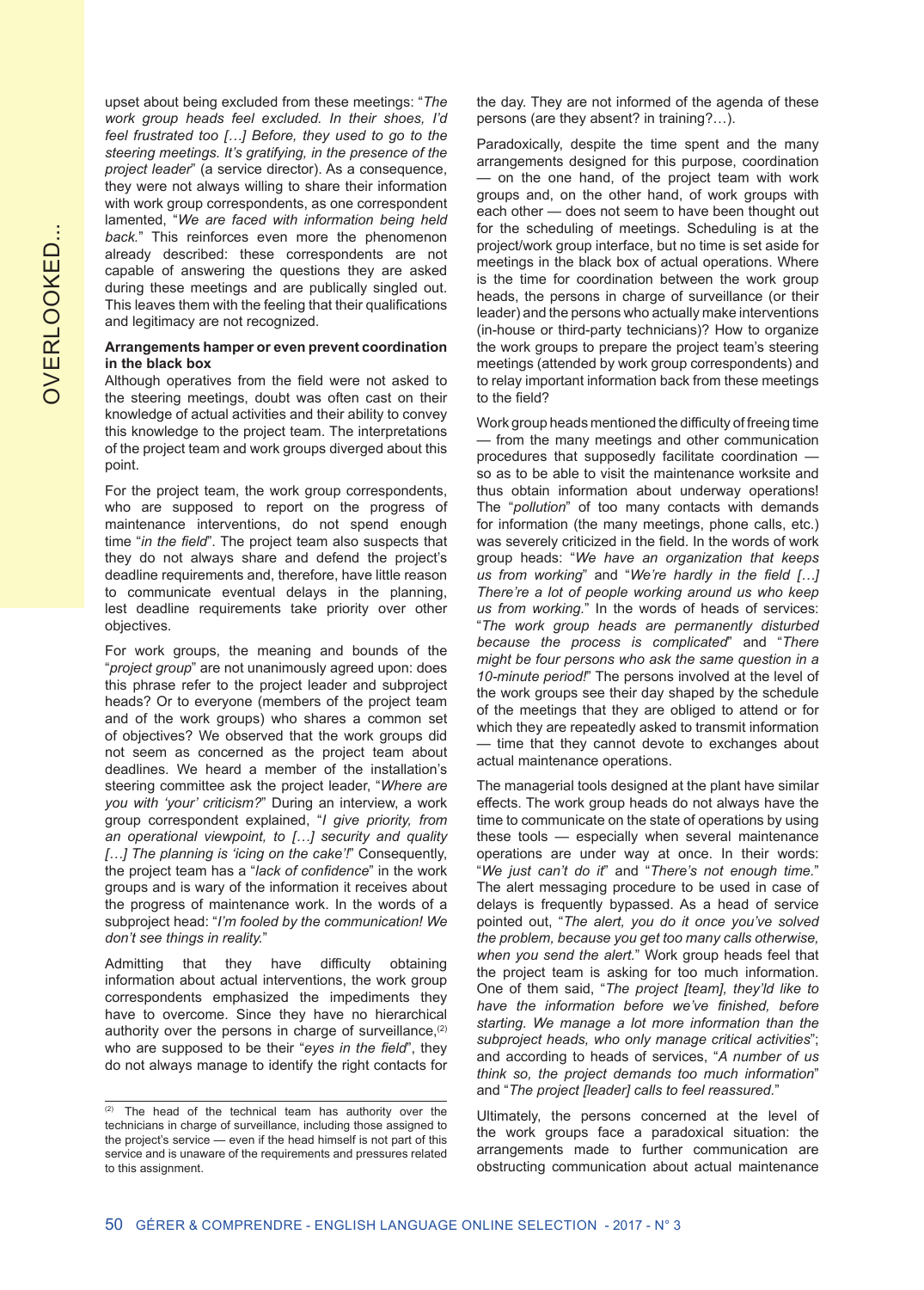work. This overly equipped process of communication (several meetings and tools) produces noise, or cacophony, that, far from opening the black box of actual maintenance operations, leaves, on the contrary, these activities in a deep state of silence.

#### Mechanisms of compensation with deviant effects

To open this black box and better steer the project, cope with contingencies and coordinate activities thanks to reliable information about operations in the field, several efforts have been made, as shown in Figure 1. These improvements have usually been effective for managing maintenance operations, but the persons concerned saw them as "*mechanisms of compensation*" that make up for the poor quality of the information transmitted from the field. They sometimes even called them "*stopgaps*", a word suggesting dissatisfaction with these mechanisms and their effects.

We distinguished four such mechanisms:

 $\bullet$  The stethoscope refers to the coordinating functions for creating bonds between the project team and work groups. An example is the introduction of work group correspondents shortly before our arrival at the plant. The intent was to obtain information about work group activities. However these go-betweens are never in the field they are supposed to represent; and they often do not have the called-for qualifications or knowledge.

**•** NFILTRATORS is our term for the more recent coordinating functions for direct contact with maintenance sites. Created to serve as the "*the project's eyes in the field*", these positions (*e.g.*,

"operational coordinator") are constantly in contact with the grassroots and are supposedly the entry points for conveying the project's daily priorities.

 $\bullet$  he PROBE is our term for the project team's daily incursions at maintenance sites for the purpose of "*going to take a look, locally*". Members of the project team thus step outside their assignments and circumvent the formal channels of communication (via work group heads or correspondents).

 $\bullet$  he convocation refers to the meetings that the project team organizes directly with subcontractors (without going through work group heads or correspondents) for the purpose of settling problems firsthand with the parties concerned. *Ad hoc* meetings (as a followup to a project steering meeting) might occur for settling problems. Though efficient for coping with the unforeseen, such meetings short-circuit the other parties concerned.

The firm set up and institutionalized the first two of these four to make up for the difficulty of seeing inside the black box. These arrangements have, however, proven lacking, either because the positions (in the case of the stethoscope) created are not in contact with maintenance activities or because the "infiltrators", though having such contacts, are not part of the formal channels of coordination. As a consequence, the two other responses (the probe and convocation) were worked out, this time with the parties concerned.

Since they involve persons in the field (worksite foremen) and persons in decision-making (project team members), some of these mechanisms have improved the quality of the decisions made thanks to more



Figure 1: Four arrangements for coordination: "Mechanisms of compensation" at the worksite.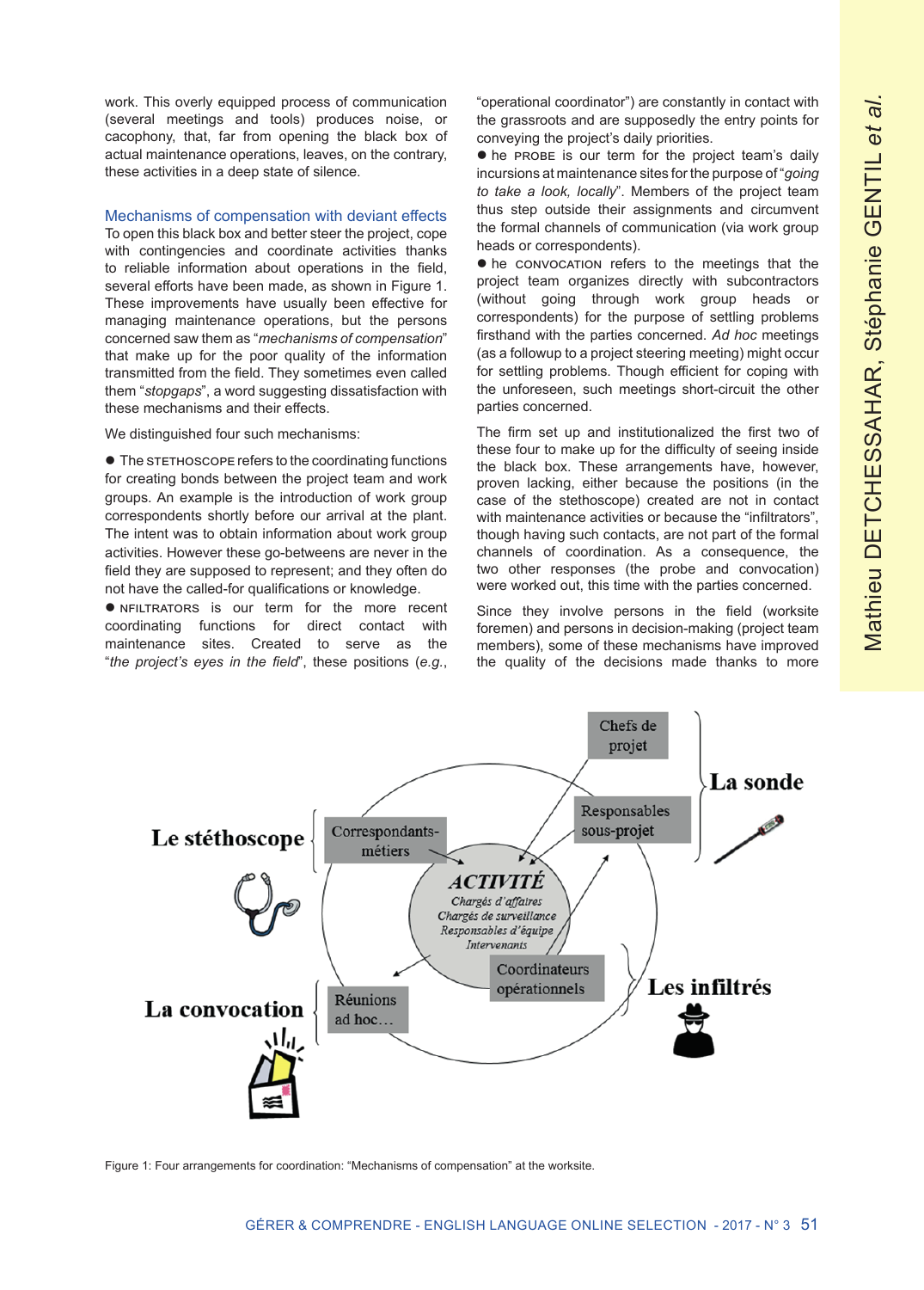reliable information. They have, in various persons' opinions (even in the work groups), proven their worth. Solutions for coping with unforeseen contingencies are co-constructed by taking various requirements into account (deadlines, technical limitations, etc.). Through these mechanisms, persons from the field play a fundamental role. They do not just inform decisionmakers about reality at the maintenance site but also propose solutions.

The work groups or subcontractors sharply criticize some of these mechanisms for their pernicious effects on the performance of the system as a whole. Though undeniably affecting the system's capacity for "*driving up production*", these mechanisms introduce considerable complications, make the organization fragile, create tensions and carry risks for long-run performance.

First of all, these additional arrangements and mechanisms of compensation strongly disorganize the worksite. The requests made directly by project team members (phone calls, visits by the "bosses", etc.) interrupt and disturb the conduct of maintenance operations. The project team's decision to give priority to a given maintenance site while skirting around formal channels of communication also generates tensions as, for instance, when interventions normally undertaken in time are made to fall behind schedule. We observed several shifts in tasks that tend to facilitate the work of subcontractors (*e.g.*, find a spare part for them, find a time slot for rescheduling an urgent task despite an official, "incompressible" deadline of 48 hours, etc.). Since the project team has leverage for facilitating the maintenance work of subcontractors or in-house personnel, direct contacts between these persons and the project team are to the detriment of the work group heads and correspondents, who are the official contacts. The latter pointed out that "*the subcontractor plays on that a lot.*"

Secondly, since the circulation of information has been disorganized, these arrangements make communication channels unreliable. Contradictory information passes up through the channels, and no one knows which piece of information is right. According to a project leader, "*Everyone's running after the ball.*" As a consequence, the project team's decisions are not always adapted to the requirements of actual maintenance operations. The work groups feel that the project team focuses on managing critical events and on respecting deadlines while flouting the requirements (technical or logistic, available resources, contingencies, etc.) related to their work. They thus have to deal with decisions not adapted to the worksite. This sometimes places them in difficulty when, for instance, they receive a demand "*requiring*" an intervention to be performed by operatives on call whenever no one is on call (since everyone has already put in the maximum number of hours allowed under the law).

These mechanisms of compensation ultimately lead to fatigue and frustration for everyone in a maintenance break project. In the words of a work group head: "*I'm fed up! There's no longer a balance between work and family life. […] Every day, the hours are impossible!*"; and of a work group correspondent: "*We're exhausted, we need to know it's going to change!*" They also lead to unreasonable variations in the length of the workday for members of the project team. The team, exhausted, suffers from a lack of recognition of its work, which increasingly consists of stopgaps and shifts in tasks that are, by definition, invisible in the formal organization of work. This affects the attractiveness of the formally defined positions (in particular the position of project leader) and thus abets a vicious circle. Given the shortage of project leaders, the current ones are being asked to prepare or pilot ever more projects over the year, and they are being worn out. The balance between the phase of preparation and the very intensive phase of interventions has been replaced with an uninterrupted succession of very intense phases as the belated end of one maintenance break overlaps with the start of preparatory work on another.

In conclusion, although these mechanisms of compensation enable the project team to obtain better information about maintenance operations, they are a major source of disorganization. This increases the organizational noise and jeopardizes a project's overall performance. These mechanisms are "*stopgaps*", since they do nothing but make up for the lack of thought about how to engineer a discussion on work-related activities.

# The difficulty of designing and conducting discussion spaces

Despite the major effort made to set up several communication "spaces" in the firm, the design of such arrangements (*e.g..*, the scheduling of meetings) has several engineering defects: *a)* the existing spaces do not focus on the right topics; *b)* they do not bring together persons in contact with actual maintenance operations; *c)* the way of conducting discussions does not foster a dialog; and *d)* these "spaces" are not adequately connected to each other. For these reasons, they not serve as spaces for discussing work.

Discussion spaces do not focus on the right topics As shown, the "communication spaces" in the current organization are not primarily intended for discussing actual operations or work itself. They mainly concentrate on prescriptions, the planning (and following it) and critical tasks. Actual operations during maintenance breaks are still a black box for the persons in need of information.

The core preoccupation is with planning and following what has been planned for; but even on these two points, participants do not share the same meaning. Whereas project teams only have eyes for so-called critical tasks, maintenance work groups never see these tasks as the principal issue. For the work groups, contingencies have to be made to fit in with the ongoing progress of hundreds of everyday tasks that are not (yet) critical but have to be done in time to keep them from becoming critical.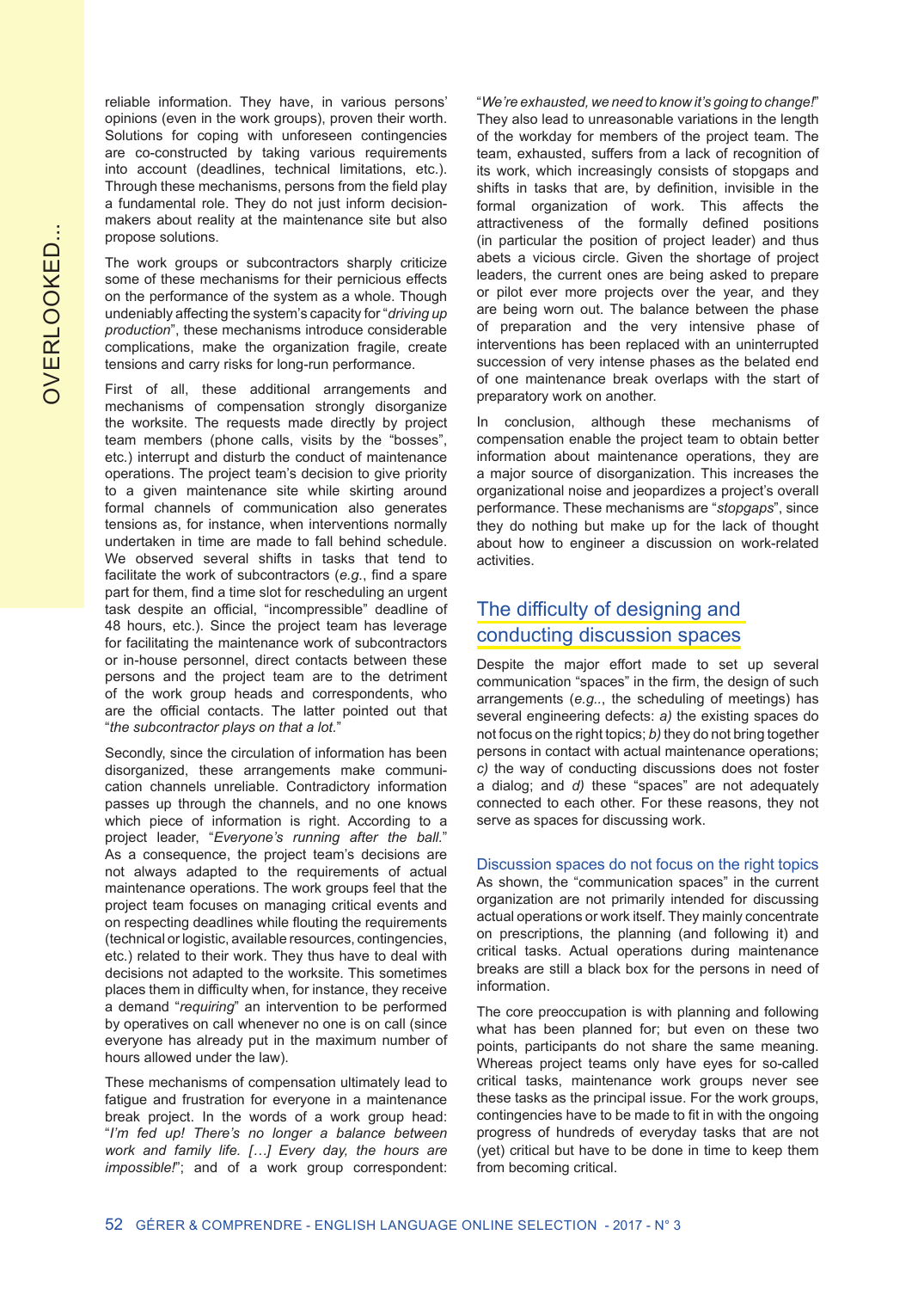Furthermore, the question of coordinating the occupationally based work groups — a key question for actual maintenance operations — is not addressed in any of the existing spaces for communication, which have all been designed in relation to plans for the project.

Finally, participants in a maintenance break project know that the real problems are handled outside official meetings and channels, which are of limited utility for effective coordination.

#### Discussion spaces do not bring together persons in contact with operations in the field

For actual maintenance operations to serve as the grounds for exchanges that boost coordination, the persons present in the existing communication spaces have to have direct contacts with these operations. However only the project leader, subproject heads, service heads and work group correspondents (and, sometimes, work group heads) are present, and they only see maintenance operations from a distance (without entering the black box). The only meetings for actually and efficiently coping with unforeseen events are the *ad hoc* meetings "convoked" with persons at the worksite. Under ordinary circumstances, the latter who alone have exact information about the progress of maintenance operations — do not have leeway for coordinating activities.

Nor have the channels of information between the decision-making level and the field been well thought out. The proliferation of scheduled meetings keeps the persons associated with the work groups from having enough time to set up local discussion spaces where they could come in contact with their work teams and thus obtain information from the maintenance site. During project steering meetings, these persons lack the expected information and thus lose legitimacy in the eyes of the project team, who has the advantage of being better informed than the others about topics on the agenda. This situation inevitably creates discomfort among the correspondents and heads of work group, and strong feelings of a lack of recognition.

#### The conduct of meetings does not foster a dialog

The coordination meetings are places for recording the tasks accomplished and the anomalies detected and, too, spaces for descending communications, as the project team forcefully restates the priorities set. Our analysis of project steering meetings has shown how extremely hard it is to open a discussion. The style of communication during these meetings is mainly informative or even coercive, since the major phases in the planning and the requirements imposed on work groups are restated.

#### Discussion spaces are not interconnected

Much effort has been put into engineering the schedules of the no fewer than twenty meetings held daily that are supposed to allow for coordination. Not until our intervention however did this task of scheduling address questions about the rhythm of the meetings held in the occupationally based work groups, thus at the grassroots. Our research-intervention discovered that the staff has never formalized the scheduling of work group meetings: the few such meetings that did take place were not in time with the scheduling of project meetings. In brief, the plant made no clear, harmonized offer to the persons in contact with maintenance operations (work group heads, heads of surveillance, technicians, subcontractors). Under these conditions, it is not surprising that the lack of reliable, up-to-date information about progress in maintenance is still the organization's Achilles' heel, nor that strategies of compensation for making up for this lack have been adopted to obtain information from the field but… with the risk of noise.

This lack of engineering means that these arrangements have not been designed as genuine spaces of discussion about work, spaces where work groups have a voice. When it comes to actual operations, the plant is still hard of hearing. The means of coordination that have been set up to function more as spaces of information than places for settling problems. They are oriented more toward recalling the project's requirements and planning than toward sharing information and solving operational difficulties. True, the persons involved in maintenance break projects have invented, in the course of projects, mechanisms of compensation (sometimes efficient) for regularly obtaining missing information. Although some of these arrangements do tend toward a dialog for coordinating operations, they have several deviant effects. The number of channels of communication has been so multiplied that the organization now produces noise; and it is not always possible to discern the "right" piece of information. This forces project team members to resort to several information loops for verifying information via reiterated interactions that maintain the flow of quality information. Participants in the project wear out in the midst of this cacophony. Among persons in the work groups, whose identity and possibilities of action in the firm depend on control over the techniques, logistics and information related to maintenance operations, the dominant feelings are of abandonment and of subjugation to the project's "logic".

These mechanisms and arrangements force us to admit (and this is a finding of this research) that there are inefficient forms of "resilience" that both exhaust people and disorganize the system. This "forced" resilience (EYDIEUX *et al*. 2016) is not directly linked to contingencies. It is to be set down to the insufficiencies of an organization that has not devoted enough thought to the structures for a dialog so as to cope with contingencies and, thus, have a hold over operational activities. In effect, the organization misses out a discussion about work itself.

The reason for this deficient engineering of spaces of coordination is that it has mainly been designed by members of the project team who have failed to fully associate persons from the work groups. The industrialization of projects and the professionalization of the steering team have gone in hand with a modification of the plant's political equilibrium in favor of persons close to the project team, who have a special role as "controllers of time". The objective of planning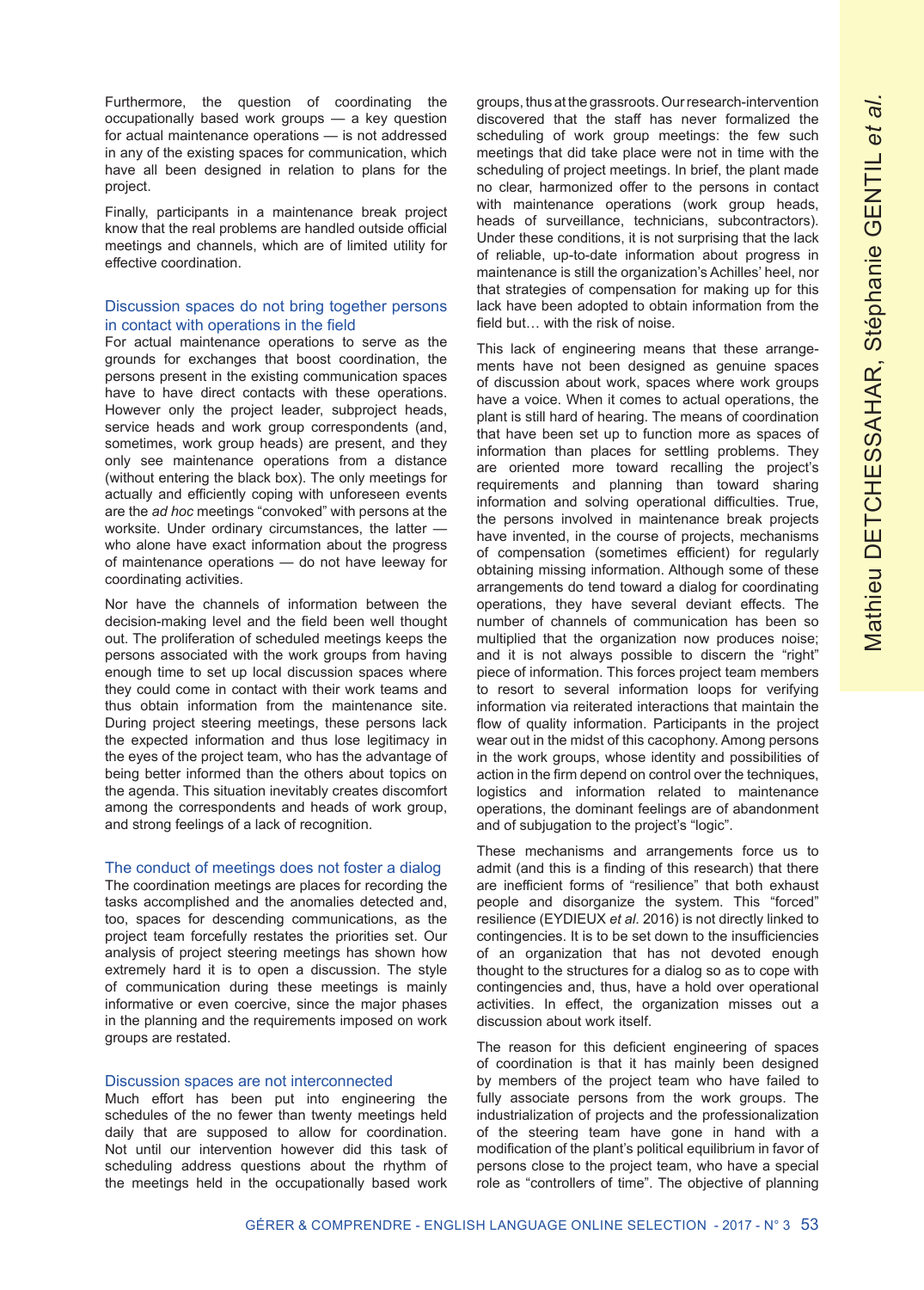**OVERLOOKED...** OVERLOOKED...

and scheduling has been the lodestar for designing the spaces of communication devoted to steering a project. It is, therefore, not surprising that the work groups' requirements and preoccupations are not well represented, nor that the schedules made for the project are an impediment to coordination within maintenance services.

Given this situation, our research team has been authorized, along with a group that brings together project leaders and subproject heads as well as persons from the work groups (work group heads, persons in charge of surveillance, and technicians), to re-engineer these spaces of coordination. This research program's steering committee has decided to redesign the arrangements for coordinating these two parties (for the first time together)! At stake is to open a metalevel discussion space for leading these persons to "*compare in a single place their heterogeneous logics and positions in order to work together*" (BEGUIN 2004).

# **Conclusion**

In contrast with cases where the strategies of adaptation, "mechanisms of compensation" and informal arrangements are often hailed as useful tools for "oiling the machine", this case study has brought to light the deviant effects that such forms of resilience might have on an organization's overall performance when the latter is not, or is poorly, planned for. As this case shows, it does not suffice for an organization to be "*built of ongoing interrelating and dense interrelations*" (WEICK & ROBERTS 1993) in order to have a resilient strategy for coping with the irreducible incompleteness of the rules characteristic of planning strategies. As this case lets us clearly see, the multiplication of moments for collective work among employees does not suffice to produce a "*collective mind*" ((WEICK & ROBERTS 1993) nor to form a group of individuals who share common standards of quality, a common definition of a good job, and who are united owing to a high level of confidence (CAROLY 2010). This research has shown that the strategy of resilience itself must come out of a patient work of planning so as to choose participants, the topics for bringing them together and the forms of leadership, not to mention the connections between different spaces so as to ensure that the outcome of discussions is reconnected with actual operations (HENDRY & SEIDL 2003).

This case study leads us to call for a genuine engineering of spaces where work will come under discussion (DETCHESSAHAR 2011 & 2013). The questions raised by this engineering open toward a research program on the arrangements for conducing investigations in the field (JOURNÉ & RAULET-CROSET 2008) and fostering as best possible the processes tending toward a dialog. The aim is less to trigger "*logics of conformation*" than to prime an efficient process of exploration of what is new (MOISDON 2007). This calls for researchers to shed more light on the equipment likely to favor "*arenas of joint regulation*" (PARADEISE 2003), in other words, on the forms of organization of the "*work of organization*" (TERSSAC 2003).

## **References**

ASQUIN A., GAREL G. & PICQ T., "Le côté sombre des projets. Quand les individus et les collectifs sociaux sont mis en danger par le travail en projet", *Annales des Mines — Gérer et Comprendre*, 90, pp. 43-54, December 2007.

BEGUIN P., "Mondes, monde commun et versions des mondes", *Bulletin de psychologie*, 57(1), 469, pp. 45-48, 2004.

BONNEFOND J.Y., *L'intervention dans l'organisation en clinique de l'activité. Le dispositif DQT RENAULT à l'usine de Flins*, PhD dissertation, CNAM Centre de Recherche sur le Travail et le Développement, 2016.

BOURRIER M., *Le Nucléaire à l'épreuve de l'organisation* (Paris: Presses Universitaires de France) 1999.

CAROLY S., "Activité collective et réélaboration des règles. Des enjeux pour la santé au travail", thesis for becoming a dissertation supervisor, Victor Segalen University ‒ Bordeaux II, 2010.

CLOT Y., *Le Travail à cœur. Pour en finir avec les risques psychosociaux* (Paris: Éditions La Découverte) 2010.

CLOT Y. & GOLLAC M.. *Le Travail peut-il devenir supportable?* (Paris: Armand Colin) 2014.

DANIELLOU F., SIMARD M. & BOISSIERES I., "Facteurs humains et organisationnels de la sécurité industrielle. Un état de l'art", *Cahiers de la Sécurité industrielle*, 2010-02, 134p., 2010. Available at http://www.icsi-eu.org/docsi/documents/csi1002-fhosetat-de-l-art.pdf.

DEKKER S., "Resituating your data: Understanding the human contribution to accidents", pp. 66-80, in J. SUMMERTON & B. BERNER (eds.), *Constructing Risk and Safety in Technological Practice* (London: Routledge) 2003.

DETCHESSAHAR M., "L'avènement de l'entreprise communicationnelle? Outils, problèmes et politique d'accompagnement", *Revue française de gestion*, 142, pp. 65-84, 2003.

DETCHESSAHAR M., "Management et santé", *Revue française de gestion*, 214(5), pp. 65-68, 2011.

DETCHESSAHAR M., "Face aux risques psychosociaux, quelques éléments d'un management par la discussion", *Négociations*, 19(1), pp. 57-80, 2013.

DETCHESSAHAR M., GENTIL S., GREVIN A. & STIMEC A., "Quels modes d'intervention pour soutenir la discussion sur le travail dans les organisations? Réflexions méthodologiques à partir de l'intervention dans une clinique", @*GRH*, 16(3), pp. 63-89, 2015.

DETCHESSAHAR M. & JOURNÉ B., "The conduct of strategic episodes: A communicational perspective", *27th Congress of the European Group for Organizational Studies (EGOS)* at Gothenburg University (Sweden), 2011.